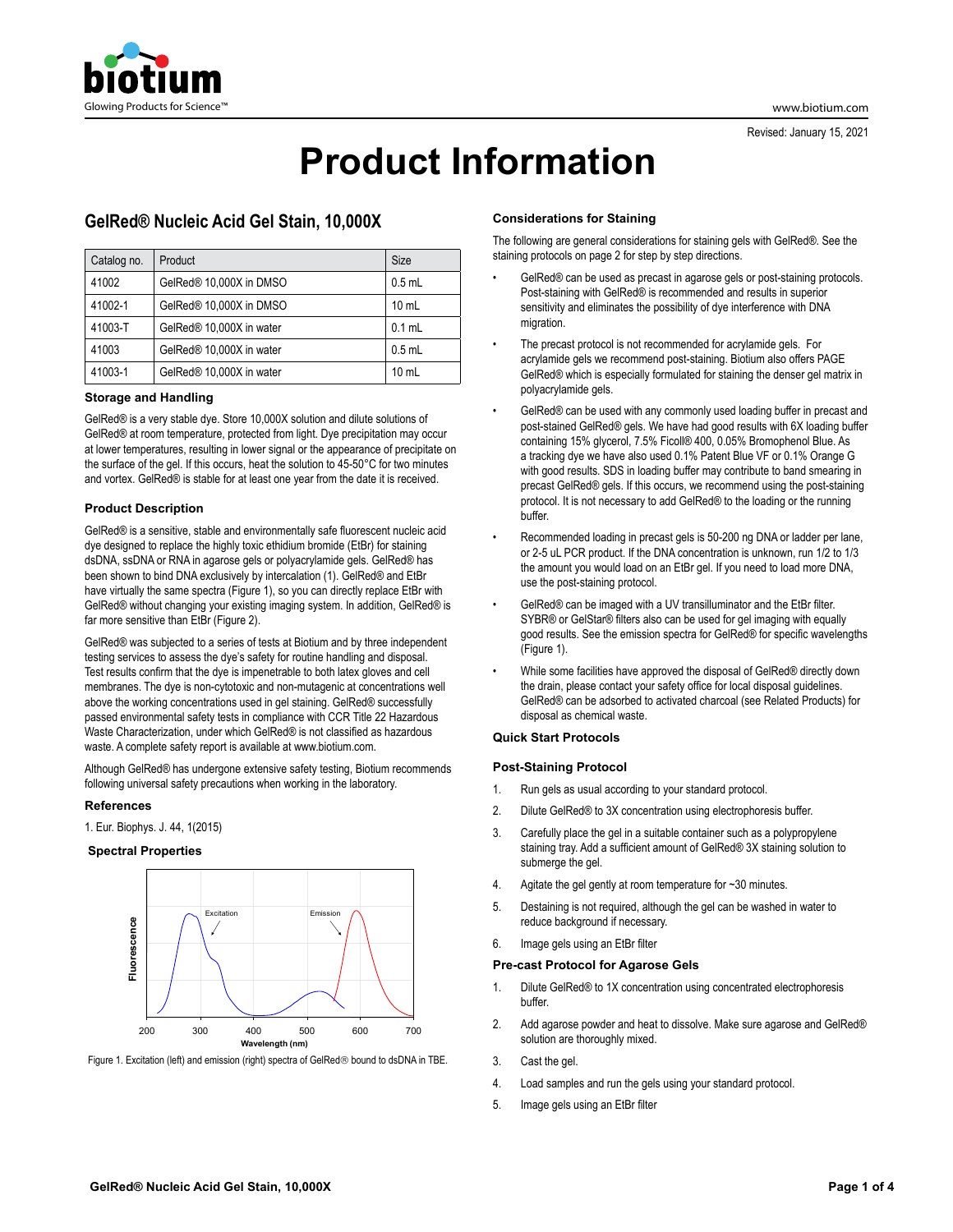## **Detailed Staining Protocols**

#### **Post-Staining Protocol**

- 1. Run gels according to your standard protocol.
- 2. Dilute GelRed® 10,000X stock solution 3,300 fold to make a 3X staining solution in  $H_2O$ . Generally 50 mL staining solution is an adequate volume for one minigel.

**Note:** Including 0.1 M NaCl in the staining solution enhances sensitivity, but may promote dye precipitation if the gel stain is reused.

- 3. Place the gel in a suitable container such as a polypropylene staining tray. Add a sufficient amount of the 3X staining solution to submerge the gel.
- 4. Agitate the gel gently at room temperature for ~30 minutes.

**Note:** Optimal staining time may vary somewhat depending on the thickness of the gel and the percentage of agarose. For polyacrylamide gels containing 3.5-10% acrylamide, typical staining time is 30 minutes to 1 hour with gels of higher acrylamide content requiring longer staining time. We also offer PAGE GelRed®, specifically designed for staining PAGE gels (see related products).

- 5. Destaining is not required, but the gel can be washed in water to reduce background if necessary.
- 6. View the stained gel with a standard transilluminator (302 or 312 nm) and image the gel using an ethidium bromide filter. SYBR® or GelStar® filters also may be used for gel imaging with equally good results.
- 7. Staining solution can be reused at least 2-3 times. Store staining solution at room temperature protected from light.

#### **Pre-cast Protocol for Agarose Gels**

**Note:** The precast protocol is not recommended for polyacrylamide gels. Polyacrylamide gels can be stained using the post-stain protocol. We also offer PAGE GelRed®, specifically designed for staining PAGE gels (see related products).

- 1. Prepare molten agarose gel solution using your standard protocol.
- 2. Dilute the GelRed® 10,000X stock reagent into the molten agarose gel solution at 1:10,000 and mix thoroughly. GelRed® can be added while the gel solution is still hot.
- 3. Cast the gel and allow it to solidify.
- 4. Load samples and run the gels using your standard protocol.
- 5. View the stained gel using a standard transilluminator (302 or 312 nm) and image the gel using an ethidium bromide filter. SYBR® or GelStar® filters also can be used for gel imaging with equally good results.

#### **Storing GelRed® gels**

Leftover gel solution with GelRed® may be stored at room temperature, protected from light, and re-heated later for additional gel casting. GelRed® precast gels may be stored for later use for up to a week at room temperature in the dark. Storing GelRed® precast gels at 4°C can result in dye precipitation and poor performance.

| <b>EtBr</b> | <b>GelRed®</b> |
|-------------|----------------|
|             |                |
|             |                |
|             |                |
|             |                |
|             |                |
|             |                |

Figure 2. Comparison of ethidium bromide (EtBr) and GelRed® in precast gel staining using 1% agarose gel in TBE buffer. Two-fold serial dilutions of 1 kb Plus DNA Ladder (Invitrogen) were loaded in the amounts of 200 ng, 100 ng,  $50$  ng and 25 ng from left to right. Gels were imaged using 300 nm transilluminator and photographed with an EtBr filter and Polaroid 667 black-and-white print film.

#### **Troubleshooting**

| <b>Problem</b>                                                                                                  | <b>Suggestion</b>                                                                                                                                                                                                                                                                                                                                                                                                                                                                                                                                                                                                                                                                                                                          |
|-----------------------------------------------------------------------------------------------------------------|--------------------------------------------------------------------------------------------------------------------------------------------------------------------------------------------------------------------------------------------------------------------------------------------------------------------------------------------------------------------------------------------------------------------------------------------------------------------------------------------------------------------------------------------------------------------------------------------------------------------------------------------------------------------------------------------------------------------------------------------|
| Smeared DNA bands in precast gel                                                                                | Reduce the amount of DNA loaded by 1/2 to 1/3. GelRed® is much more sensitive than EtBr. Blown out or smeared<br>bands can be caused by overloading. This is frequently observed with DNA ladders. Biotium offers a 1 kb ladder that<br>has been optimized for use with GelRed® (see related products below).<br>Perform post-staining instead of pre-casting.<br>2.<br>Pour a lower percentage agarose gel for better resolution of large fragments.<br>3.<br>Change the running buffer. TBE buffer has a higher buffering capacity than TAE.<br>4.<br>Loading buffers containing SDS may contribute to band smearing. If this occurs, use the post-staining protocol for<br>5.<br>applications requiring SDS-containing loading buffers. |
| Discrepant DNA migration in pre-cast gel                                                                        | GelRed® is designed to be larger than other dyes to prevent it from entering cells, thus rendering the dye safer. The<br>migration of DNA may be affected depending on the dye: DNA ratio.<br>Reduce the amount of DNA loaded by 1/2 to 1/3.<br>Reduce the amount of dye used, i.e. use 0.5X in precast gels.<br>Post-stain gel in 3X GelRed® to avoid any interference the dye may have on migration during electrophoresis.<br>3.                                                                                                                                                                                                                                                                                                        |
| Weak fluorescence, decreased dye<br>performance over time, or film of dye<br>remains on gel after post-staining | The dye may have precipitated out of solution.<br>Heat GelRed® solution to 45-50 °C for two minutes and vortex to redissolve.<br>Store dye at room temperature to avoid precipitation.                                                                                                                                                                                                                                                                                                                                                                                                                                                                                                                                                     |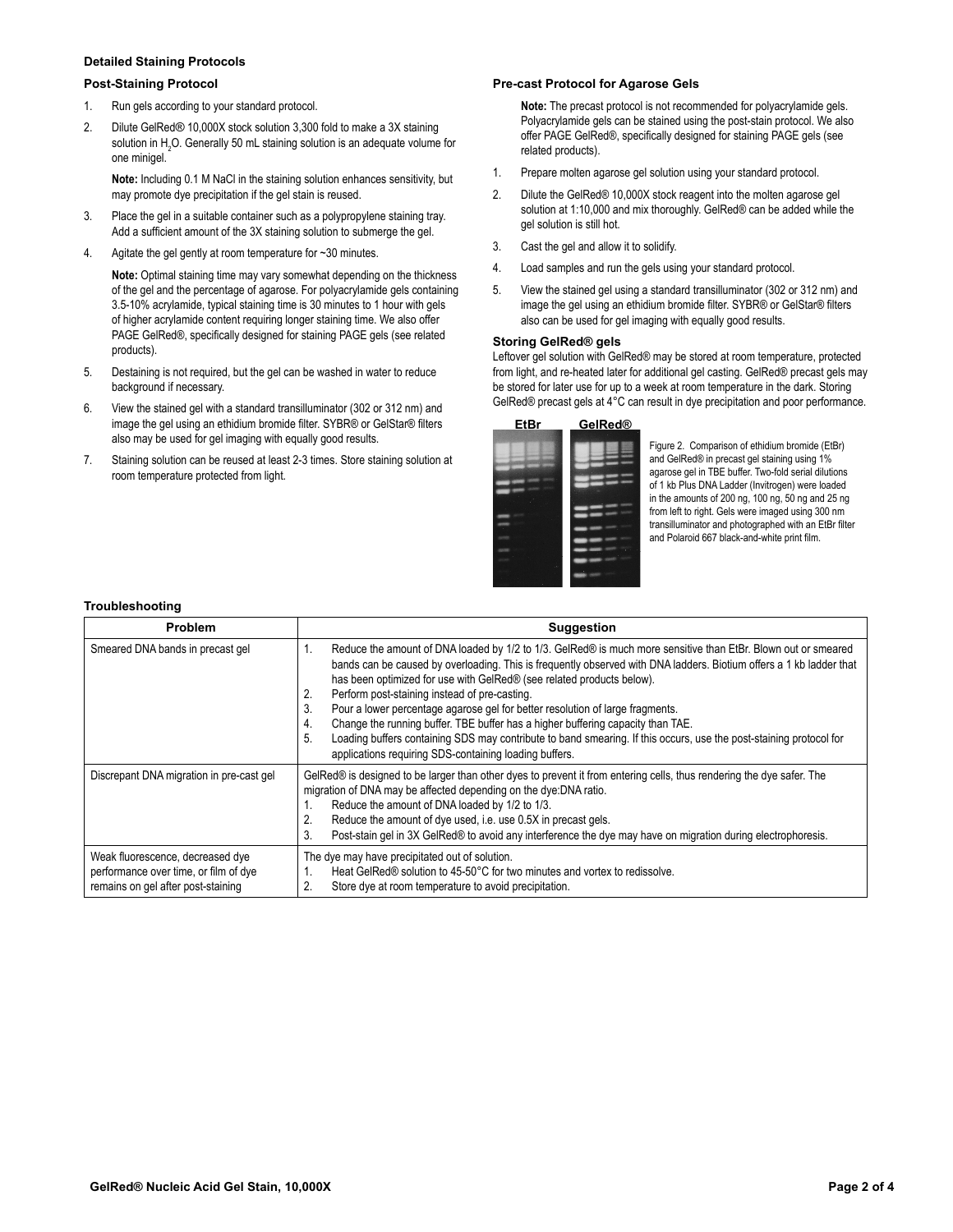| <b>Frequently Asked Questions</b>                                                                  | <b>Answers</b>                                                                                                                                                                                                                                                                                                                                                                                                                                                                                                                 |
|----------------------------------------------------------------------------------------------------|--------------------------------------------------------------------------------------------------------------------------------------------------------------------------------------------------------------------------------------------------------------------------------------------------------------------------------------------------------------------------------------------------------------------------------------------------------------------------------------------------------------------------------|
| Can GelRed® be used to stain ssDNA or<br>RNA?                                                      | GelRed® can be used to stain ssDNA and RNA, but it is twice as sensitive for dsDNA than for ssDNA or RNA.                                                                                                                                                                                                                                                                                                                                                                                                                      |
| Is GelRed® compatible with downstream<br>applications such as cloning, ligation and<br>sequencing? | Yes. Biotium's DNA Gel Extraction Kit (see Related Products), gel extraction kits from Qiagen or Zymo, or phenol-<br>chloroform extraction can be used to remove the dye from DNA. Some users have reported performing PCR on DNA in<br>the presence of GelRed® with no purification step, for example by incubating GelRed®-stained gel slices in TE buffer to<br>extract DNA by passive diffusion for use in PCR, or by using a few microliters of molten agarose from GelRed®-stained gel<br>slices containing DNA for PCR. |
| Can GelRed® be used for formaldehyde,<br>polyacrylamide, DGGE, EMSA or PFGE<br>(pulse-field) gels? | Yes. Customers have reported using GelRed® in glyoxal and formaldehyde agarose gels for pre-cast staining of RNA. Use<br>the post-staining protocol for polyacrylamide, DGGE, and EMSA gels. For PFGE gels, the pre-cast or post-staining protocol<br>may be used.                                                                                                                                                                                                                                                             |
| Can GelRed® be used for COMET assay?                                                               | Yes, GelRed® can be used for COMET assay by post-staining.                                                                                                                                                                                                                                                                                                                                                                                                                                                                     |
| Can GelRed® be used in cesium chloride<br>gradients?                                               | Customers have reported using GelRed® in cesium gradients. To extract GelRed® from DNA after cesium banding, we<br>recommend adding SDS to a final concentration of 0.1% before butanol extraction. Alternatively, chloroform can be used<br>instead of butanol for extraction.                                                                                                                                                                                                                                                |
| Is GelRed® compatible with Southern or<br>northern blotting?                                       | GelRed® has been validated for Southern blotting (see Plant Cell Rep. 31,167 (2012)). We recommend using the post-<br>staining protocol for blotting applications.                                                                                                                                                                                                                                                                                                                                                             |
| Is GelRed® compatible with alkaline gel<br>running buffer (30mM NaOH, 1mM EDTA)?                   | Yes, GelRed® is compatible with alkaline running buffer.                                                                                                                                                                                                                                                                                                                                                                                                                                                                       |
| What emission filters are suitable for use<br>with GelRed®?                                        | Use the ethidium bromide filter for GeIRed®. SYBR® or GeIStar® filters also can be used for gel imaging with equally good<br>results. Please review the emission spectra for GelRed® for specific wavelengths.                                                                                                                                                                                                                                                                                                                 |
| Can I reuse a GelRed® precast gel after<br>electrophoresis?                                        | We do not recommend reusing GeIRed® precast gels as signal decreases with subsequent electrophoresis.                                                                                                                                                                                                                                                                                                                                                                                                                          |
| Can I make GelRed® gels ahead of time<br>and store them for later use?                             | You can store precast GeIRed® gels for up to a week, and GeIGreen® gels for up to a month. We recommend storing gels<br>at room temperature in the dark. We no longer recommend storing gels at 4°C, because this can lead to dye precipitation<br>and poor performance.                                                                                                                                                                                                                                                       |
| Can GelRed® post-staining solution be<br>reused?                                                   | Yes. However, if the sensitivity decreases, use a fresh solution of the dyes.                                                                                                                                                                                                                                                                                                                                                                                                                                                  |
| Can I re-melt gel with GelRed <sup>®</sup> and cast<br>again?                                      | Yes, unused solidified agarose with GelRed® or GelGreen® can be remelted. If the unused agarose with dye is to be<br>stored for more than a day or so, we recommend protecting it from light.                                                                                                                                                                                                                                                                                                                                  |
| What is the stability of GelRed® in molten<br>agarose?                                             | We do not recommend storing GelRed® in molten agarose for more than a few days.                                                                                                                                                                                                                                                                                                                                                                                                                                                |
| What is the lower detection limit of<br>GelRed <sup>®?</sup>                                       | Some users have reported being able to detect bands containing less than 0.1 ng DNA. However, the limit of detection will<br>depend on instrument capability and exposure settings.                                                                                                                                                                                                                                                                                                                                            |
| What is the chemical structure of GelRed®?                                                         | The chemical structure of GelRed® is proprietary.                                                                                                                                                                                                                                                                                                                                                                                                                                                                              |
| Does GelRed <sup>®</sup> migrate during<br>electrophoresis?                                        | GelRed® does not migrate through the gel as easily as EtBr. It is not necessary to add dye to the running buffer, and the<br>gel will be stained more homogeneously with GelRed® than with EtBr.                                                                                                                                                                                                                                                                                                                               |
| Does GelRed® need to be used in the dark?                                                          | GelRed® is very stable. You can use the dye in room light, however we recommend storing the dye in the dark.                                                                                                                                                                                                                                                                                                                                                                                                                   |
| I accidentally left my GelRed® in the light.<br>Will it still work?                                | While we recommend that you protect the dye from light during long-term storage, we have had a customer report using<br>GelRed® with success after accidentally leaving it in ambient light for one month.                                                                                                                                                                                                                                                                                                                     |
| Is there a difference between 10,000X<br>GelRed® in DMSO and water?                                | The GelRed® stock in water is a newer and improved product compared to the stock in DMSO. We recommend using<br>GelRed® in water to avoid the potential hazards of handling DMSO, a solvent that can be absorbed through the skin. We<br>continue to offer GelRed® in DMSO because some users do not wish to alter their established laboratory protocols.                                                                                                                                                                     |

Visit www.biotium.com for more [FAQs](https://biotium.com/faqs/) and [Tech Tips.](https://biotium.com/support/tech-tips/)